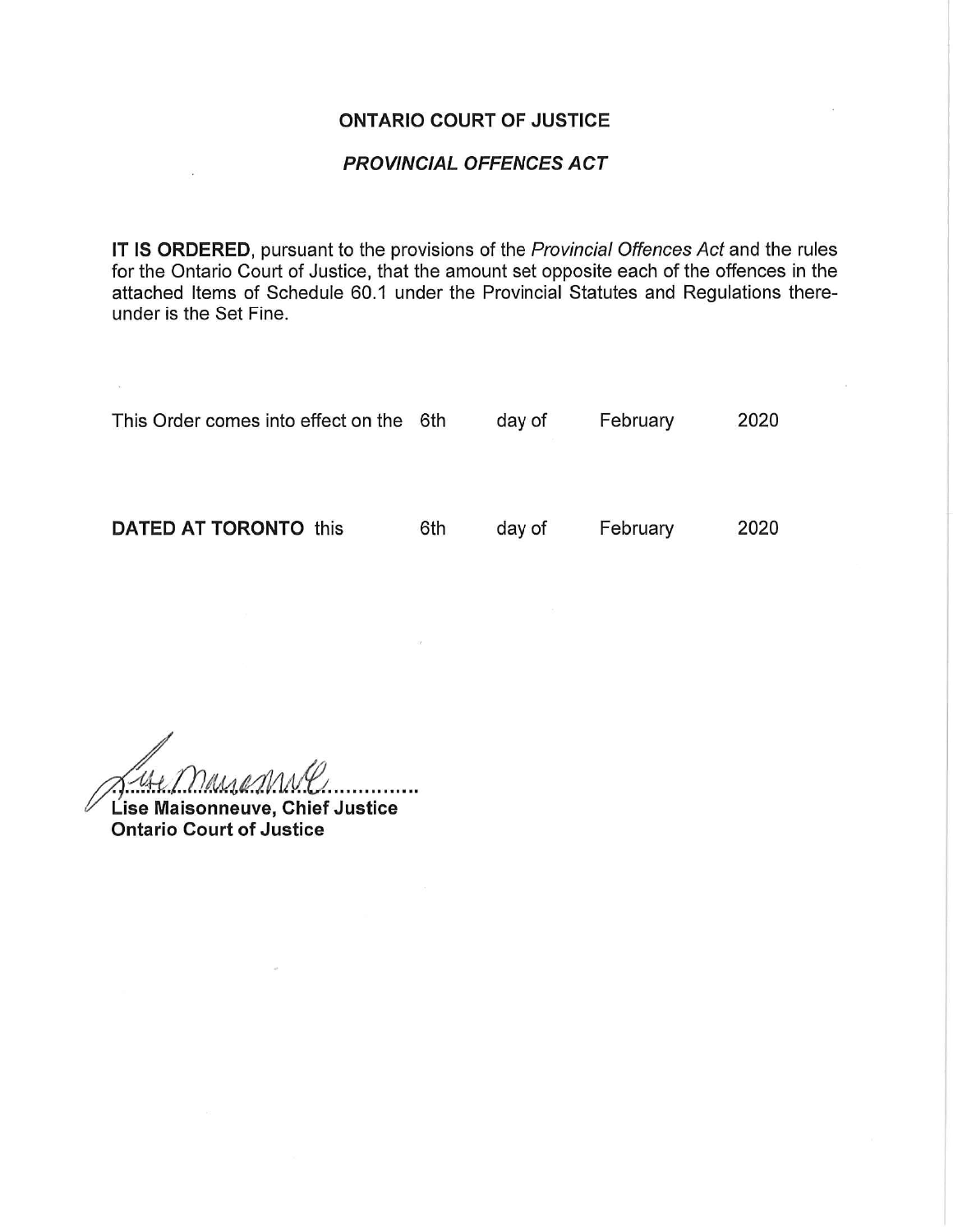## Ontario Court of Justice February 6, 2020

### SCHEDULE 60.1

# Invasive Species Act, 2015

| Item | <b>Offence</b>                                                                                                    | <b>Section</b>   | <b>Set Fine</b> |
|------|-------------------------------------------------------------------------------------------------------------------|------------------|-----------------|
| 1.   | Unlawfully engage in activity prohibited by an<br>order designating an invasive species                           | subsection 5 (6) | <b>NSF</b>      |
| 2.   | Unlawfully bring a prohibited invasive species<br>into Ontario                                                    | clause 7 (a)     | \$500           |
| 3.   | Cause a prohibited invasive species to be<br>unlawfully brought into Ontario                                      | clause 7 (a)     | \$500           |
| 4.   | Unlawfully deposit a prohibited invasive<br>species                                                               | clause 7 (b)     | <b>NSF</b>      |
| 5.   | Unlawfully release a prohibited invasive<br>species                                                               | clause 7 (b)     | NSF             |
| 6.   | Cause a prohibited invasive species to be<br>unlawfully deposited                                                 | clause 7 (b)     | <b>NSF</b>      |
| 7.   | Cause a prohibited invasive species to be<br>unlawfully released                                                  | clause 7 (b)     | <b>NSF</b>      |
| 8.   | Unlawfully possess a prohibited invasive<br>species                                                               | clause 7 (c)     | \$500           |
| 9.   | Unlawfully transport a prohibited invasive<br>species                                                             | clause 7 (c)     | \$500           |
| 10.  | Unlawfully propagate a prohibited invasive<br>species                                                             | clause 7 (d)     | \$500           |
| 11.  | Unlawfully buy, sell, lease or trade a<br>prohibited invasive species                                             | clause 7 (e)     | \$500           |
| 12.  | Unlawfully offer to buy, sell, lease or trade a<br>prohibited invasive species                                    | clause 7 (e)     | \$500           |
| 13.  | Unlawfully bring a restricted invasive species<br>into a provincial park or conservation reserve                  | clause $8(1)(a)$ | \$400           |
| 14.  | Cause a restricted invasive species to be<br>unlawfully brought into a provincial park or<br>conservation reserve | clause $8(1)(a)$ | \$400           |
| 15.  | Unlawfully deposit or release a restricted<br>invasive species                                                    | clause $8(1)(b)$ | \$350           |
| 16.  | Cause a restricted invasive species to be<br>unlawfully deposited or released                                     | clause $8(1)(b)$ | \$350           |

 $\mathscr{P}_m$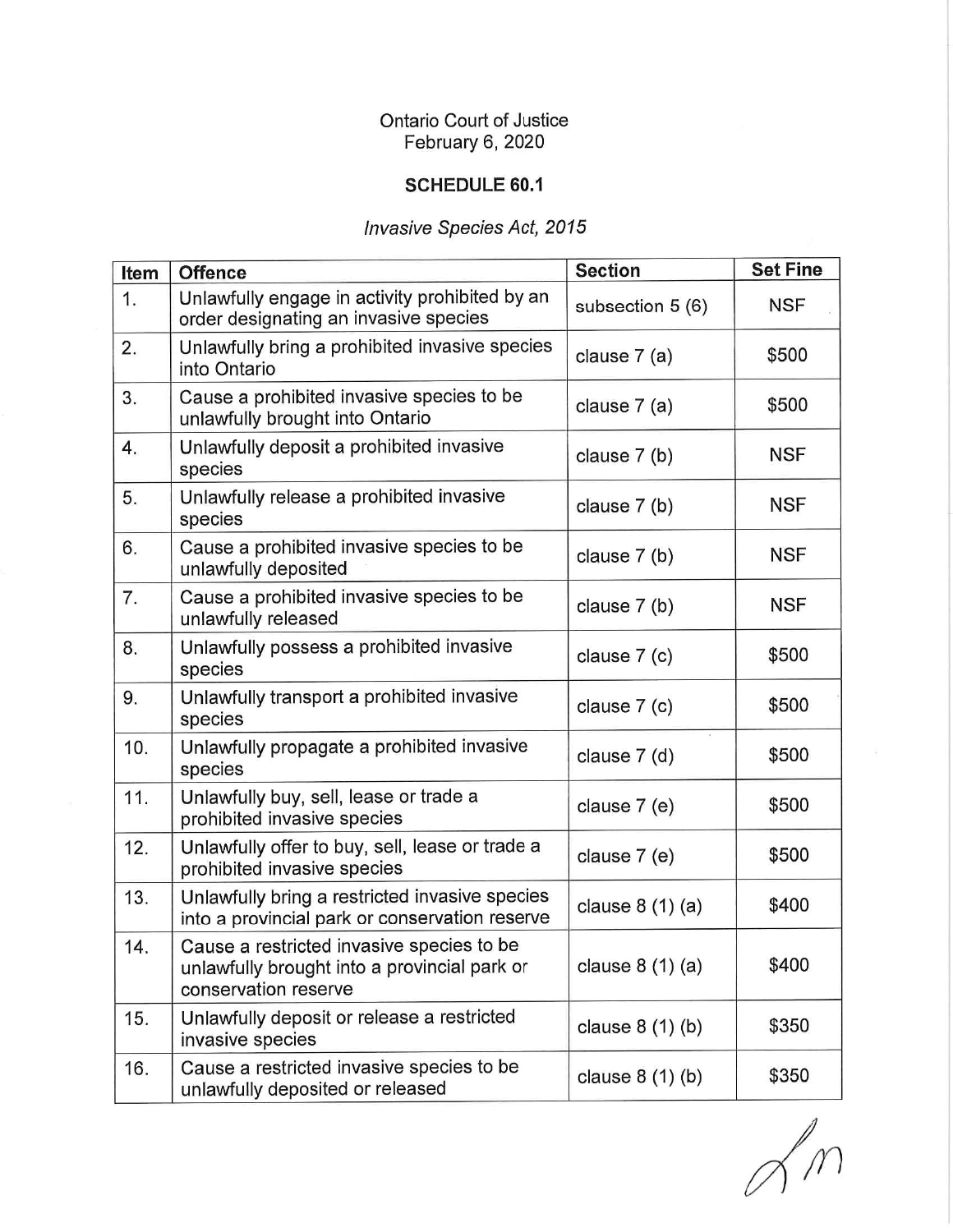| 17. | Fail to comply with prescribed conditions or<br>restrictions - bring a restricted invasive<br>species into Ontario                 | subsection 8 (2)  | \$250 |
|-----|------------------------------------------------------------------------------------------------------------------------------------|-------------------|-------|
| 18. | Fail to comply with prescribed conditions or<br>restrictions - cause a restricted invasive<br>species to be brought into Ontario   | subsection 8 (2)  | \$250 |
| 19. | Fail to comply with prescribed conditions or<br>restrictions - possess a restricted invasive<br>species                            | subsection 8 (2)  | \$250 |
| 20. | Fail to comply with prescribed conditions or<br>restrictions - transport a restricted invasive<br>species                          | subsection 8 (2)  | \$250 |
| 21. | Fail to comply with prescribed conditions or<br>restrictions - propagate a restricted invasive<br>species                          | subsection 8 (2)  | \$250 |
| 22. | Fail to comply with prescribed conditions or<br>restrictions - buy, sell, lease or trade a<br>restricted invasive species          | subsection 8 (2)  | \$250 |
| 23. | Fail to comply with prescribed conditions or<br>restrictions — offer to buy, sell, lease or trade<br>a restricted invasive species | subsection 8 (2)  | \$250 |
| 24. | Carry out a prohibited activity — bring a<br>restricted invasive species into Ontario                                              | subsection 8 (3)  | \$250 |
| 25. | Carry out a prohibited activity - cause a<br>restricted invasive species to be brought into<br>Ontario                             | subsection 8 (3)  | \$250 |
| 26. | Carry out a prohibited activity - possess a<br>restricted invasive species                                                         | subsection 8 (3)  | \$250 |
| 27. | Carry out a prohibited activity - transport a<br>restricted invasive species                                                       | subsection 8 (3)  | \$250 |
| 28. | Carry out a prohibited activity - propagate a<br>restricted invasive species                                                       | subsection 8 (3)  | \$250 |
| 29. | Carry out a prohibited activity - buy, sell,<br>lease or trade a restricted invasive species                                       | subsection 8 (3)  | \$250 |
| 30. | Carry out a prohibited activity - offer to buy,<br>sell, lease or trade a restricted invasive<br>species                           | subsection 8 (3)  | \$250 |
| 31. | Fail to comply with conditions of an<br>authorization                                                                              | subsection 10 (3) | \$200 |
| 32. | Fail to comply with conditions of an<br>agreement                                                                                  | subsection 12 (4) | \$200 |

 $\sqrt{m}$